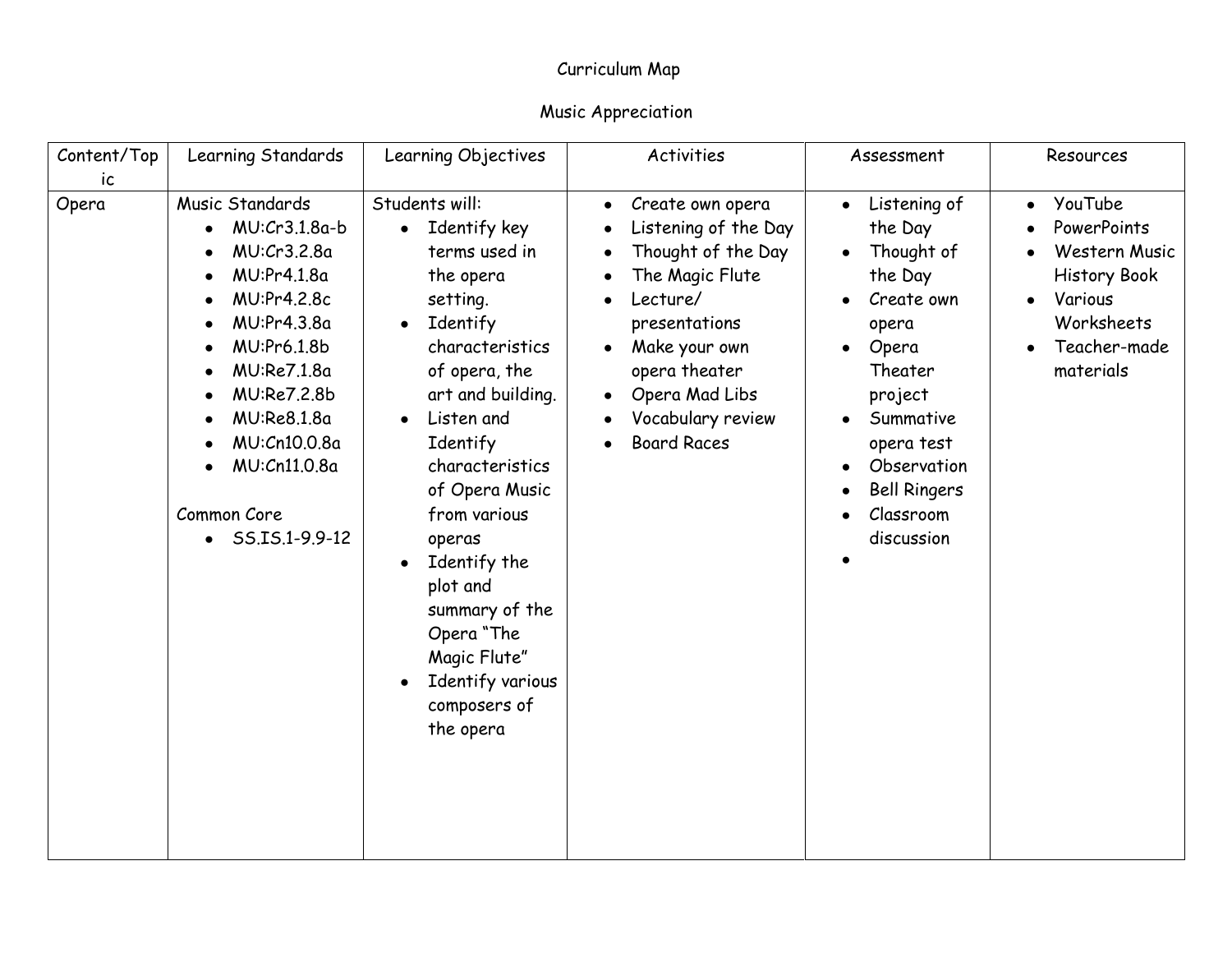| Content/Top           | Learning Standards                                                                                                                                                                      | Learning Objectives                                                                                                                                                                                                                                                                                                                                         | Activities                                                                                                                                                                                                                                                                                                | Assessment                                                                                                                                                                                                                                    | Resources                                                                                                                                    |
|-----------------------|-----------------------------------------------------------------------------------------------------------------------------------------------------------------------------------------|-------------------------------------------------------------------------------------------------------------------------------------------------------------------------------------------------------------------------------------------------------------------------------------------------------------------------------------------------------------|-----------------------------------------------------------------------------------------------------------------------------------------------------------------------------------------------------------------------------------------------------------------------------------------------------------|-----------------------------------------------------------------------------------------------------------------------------------------------------------------------------------------------------------------------------------------------|----------------------------------------------------------------------------------------------------------------------------------------------|
| ic<br><b>Musicals</b> | Music Standards<br>MU:Pr4.1.8a<br>$\bullet$<br>MU:Pr4.2.8c<br>MU:Pr4.3.8a<br>MU:Re7.1.8a<br>MU:Re7.2.8b<br>MU:Re9.1.8a<br>MU:Cn10.0.8a<br>MU:Cn11.0.8a<br>Common Core<br>SS.IS.1-9.9-12 | Students will:<br>Identify key<br>terms used in<br>the musical<br>setting.<br>Identify<br>$\bullet$<br>characteristics<br>of musical, the<br>art and building<br>(Theatre).<br>Listen and<br>$\bullet$<br>Identify<br>characteristics<br>of Musical<br>selections from<br>various Musicals<br>Identify various<br>$\bullet$<br>composers of<br>the Musicals | Listening of the Day<br>Thought of the Day<br>Joseph and the<br>$\bullet$<br>technicolor dream<br>coat<br>Lecture/<br>$\bullet$<br>presentations<br>Vocabulary review<br>$\bullet$<br><b>Board Races</b><br>$\bullet$<br>Bring in and explain<br>$\bullet$<br>a plot of a musical<br>(school appropriate) | Listening of<br>$\bullet$<br>the Day<br>Thought of<br>the Day<br>Observation<br><b>Bell Ringers</b><br>Board races<br>Plot activity<br>Analysis of<br>Joseph and<br>the<br>Technicolor<br>dream coat.<br>Classroom<br>$\bullet$<br>discussion | YouTube<br>$\bullet$<br>PowerPoints<br>Various<br>Worksheets<br>Teacher-made<br>materials<br>Joseph and<br>the<br>Technicolor<br>dream coat. |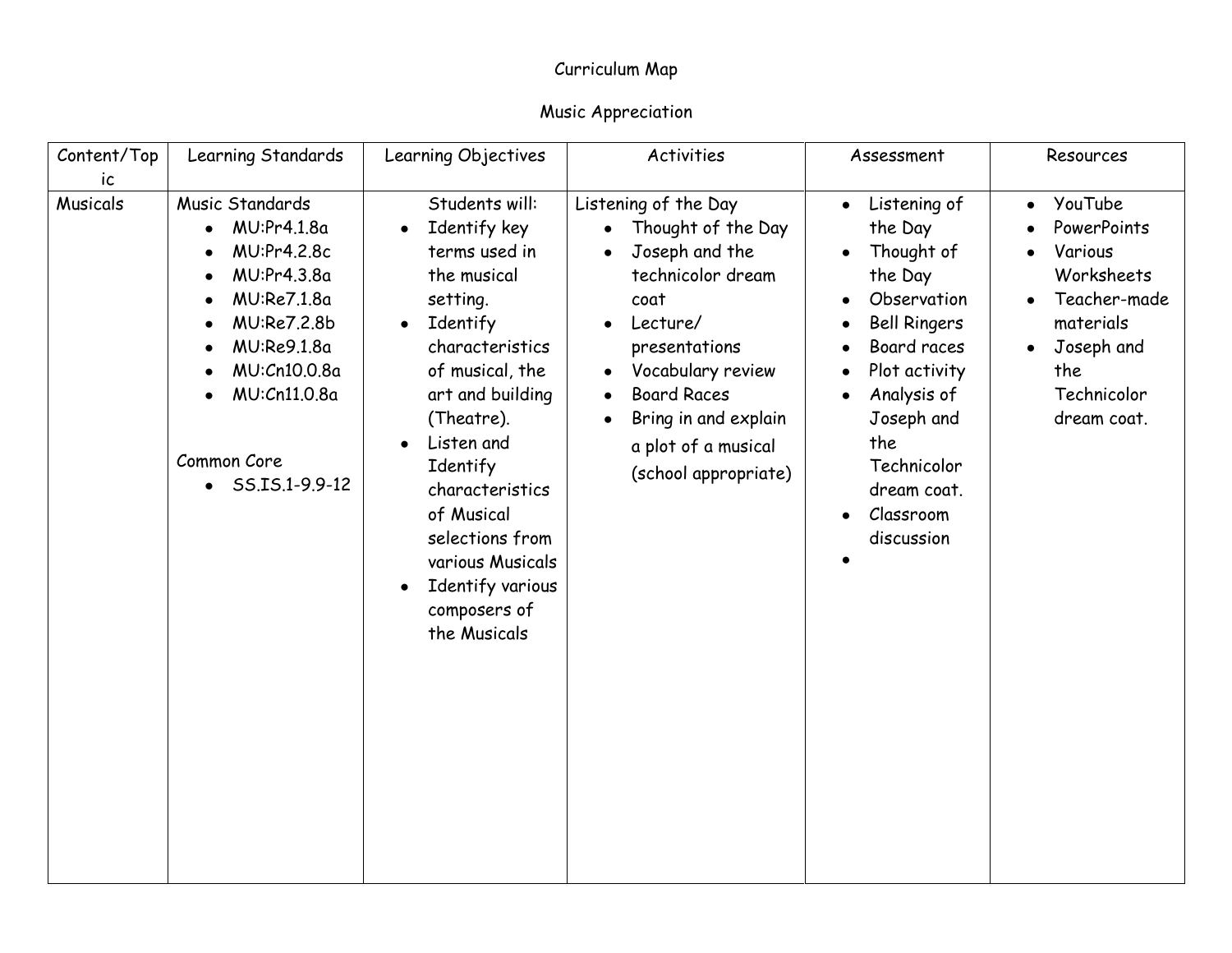| Content/Top<br>ic | Learning Standards                                                                                                                                                                                  | Learning Objectives                                                                                                                                                                                                                                                 | <b>Activities</b>                                                                                                                                                                                                                     | Assessment                                                                                                                                                                                              | Resources                                                                                                                                                 |
|-------------------|-----------------------------------------------------------------------------------------------------------------------------------------------------------------------------------------------------|---------------------------------------------------------------------------------------------------------------------------------------------------------------------------------------------------------------------------------------------------------------------|---------------------------------------------------------------------------------------------------------------------------------------------------------------------------------------------------------------------------------------|---------------------------------------------------------------------------------------------------------------------------------------------------------------------------------------------------------|-----------------------------------------------------------------------------------------------------------------------------------------------------------|
| Jazz              | Music Standards<br>MU:Pr4.1.8a<br>$\bullet$<br>MU:Pr4.2.8c<br>MU:Pr4.3.8a<br>MU:Re7.1.8a<br>MU:Re7.2.8b<br>MU:Re8.1.8a<br>MU:Cn.10.0.8a<br>MU:Cn.11.0.8a<br>Common Core<br>$\bullet$ SS.IS.1-9.9-12 | Students will:<br>• Identify<br>characteristics<br>between<br>different time<br>periods of jazz<br>music.<br>Analyze songs<br>$\bullet$<br>from the genre<br>Jazz.<br>Identify the<br>chord<br>progressions in<br>12 bar blues.<br>Create lyrics to<br>12 bar blues | Listening of the Day<br>$\bullet$<br>Thought of the Day<br>Lecture/<br>presentations<br>Student Listening<br>$\bullet$<br>Examples<br>12-bar blues<br>Write own lyrics to<br>a Jazz song<br>Improvisation<br>Articulation<br>scatting | Listening of<br>$\bullet$<br>the Day<br>Thought of<br>the Day<br>Observation<br><b>Bell Ringers</b><br>Write own<br>lyrics to Jazz<br>song<br>Improvisation<br>Song Analysis<br>Classroom<br>discussion | YouTube<br>$\bullet$<br>PowerPoints<br>Various<br>Worksheets<br>Teacher-made<br>materials.<br>Jazz<br>$\bullet$<br>appreciation<br>month<br>Records-music |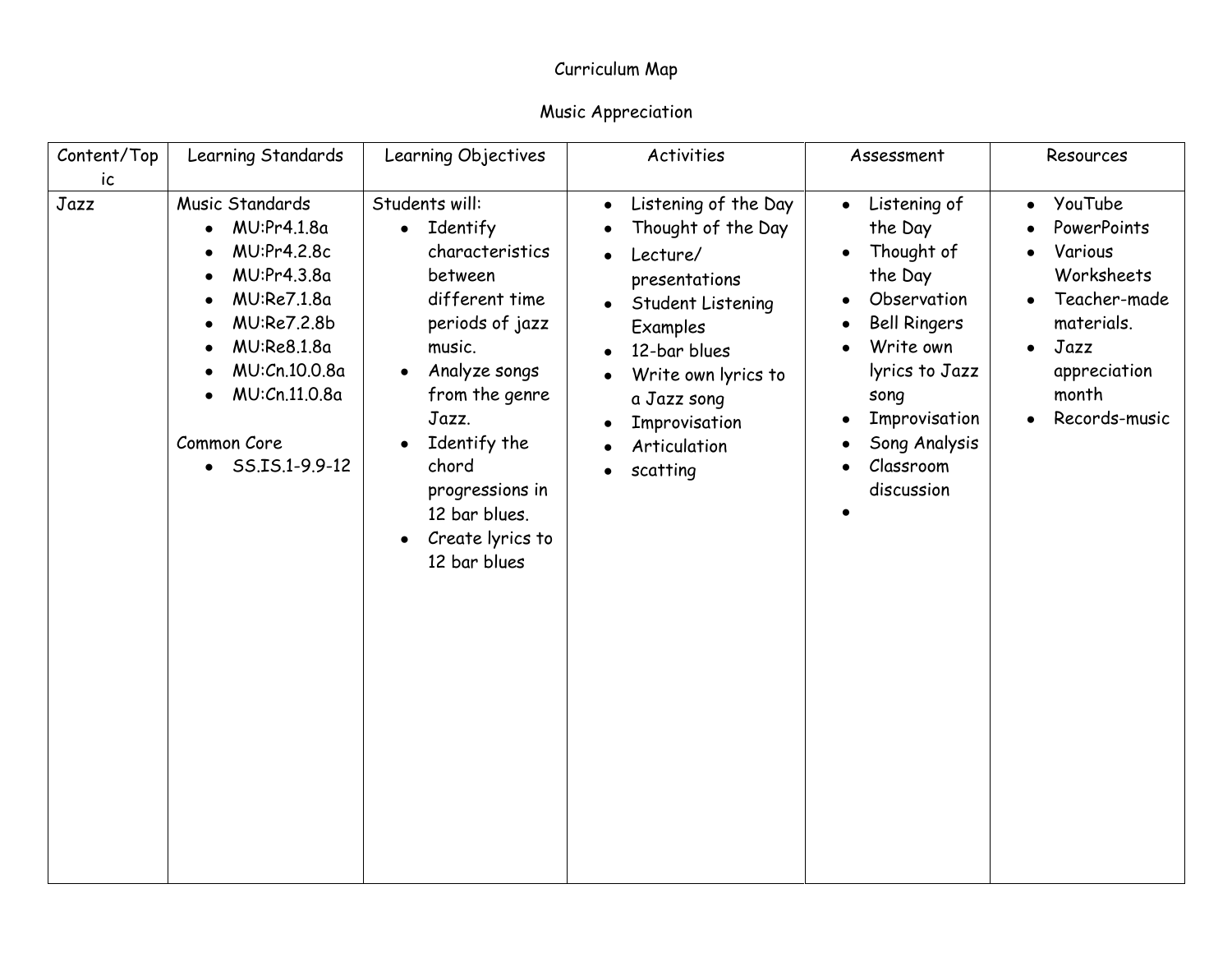| Content/Top | Learning Standards                                                                                                                                                                                  | Learning Objectives                                                                                                                                                                                                                                                 | Activities                                                                                                                                                                                             | Assessment                                                                                                                                                                         | Resources                                                                                                  |
|-------------|-----------------------------------------------------------------------------------------------------------------------------------------------------------------------------------------------------|---------------------------------------------------------------------------------------------------------------------------------------------------------------------------------------------------------------------------------------------------------------------|--------------------------------------------------------------------------------------------------------------------------------------------------------------------------------------------------------|------------------------------------------------------------------------------------------------------------------------------------------------------------------------------------|------------------------------------------------------------------------------------------------------------|
| ic          |                                                                                                                                                                                                     |                                                                                                                                                                                                                                                                     |                                                                                                                                                                                                        |                                                                                                                                                                                    |                                                                                                            |
| Rock/Pop    | Music Standards<br>MU:Pr4.1.8a<br>$\bullet$<br>MU:Pr4.2.8c<br>MU:Pr4.3.8a<br>MU:Re7.1.8a<br>MU:Re7.2.8b<br>MU:Re8.1.8a<br>MU:Cn.10.0.8a<br>MU:Cn.11.0.8a<br>Common Core<br>$\bullet$ SS.IS.1-9.9-12 | Students will:<br>Identify<br>$\bullet$<br>characteristics<br>between<br>different time<br>periods of pop<br>rock.<br>Analyze songs<br>$\bullet$<br>from the<br>1950s-2010s.<br>Identify various<br>$\bullet$<br>groups or<br>artists during<br>the Rock/Pop<br>era | Analyze Music<br>$\bullet$<br>Student listening<br>$\bullet$<br>Examples<br>Classroom<br>$\bullet$<br>discussion<br>References from<br>$\bullet$<br>parents<br>Records-played in<br>$\bullet$<br>class | Students will:<br>Analyze songs<br>$\bullet$<br>from the<br>1950s-2010s.<br>Listening of<br>the Day<br>Thought of<br>the Day<br>Observation<br>Classroom<br>Discussion<br>Homework | YouTube<br>$\bullet$<br>PowerPoints<br>Various<br>Worksheets<br>Teacher-made<br>materials<br>Records-music |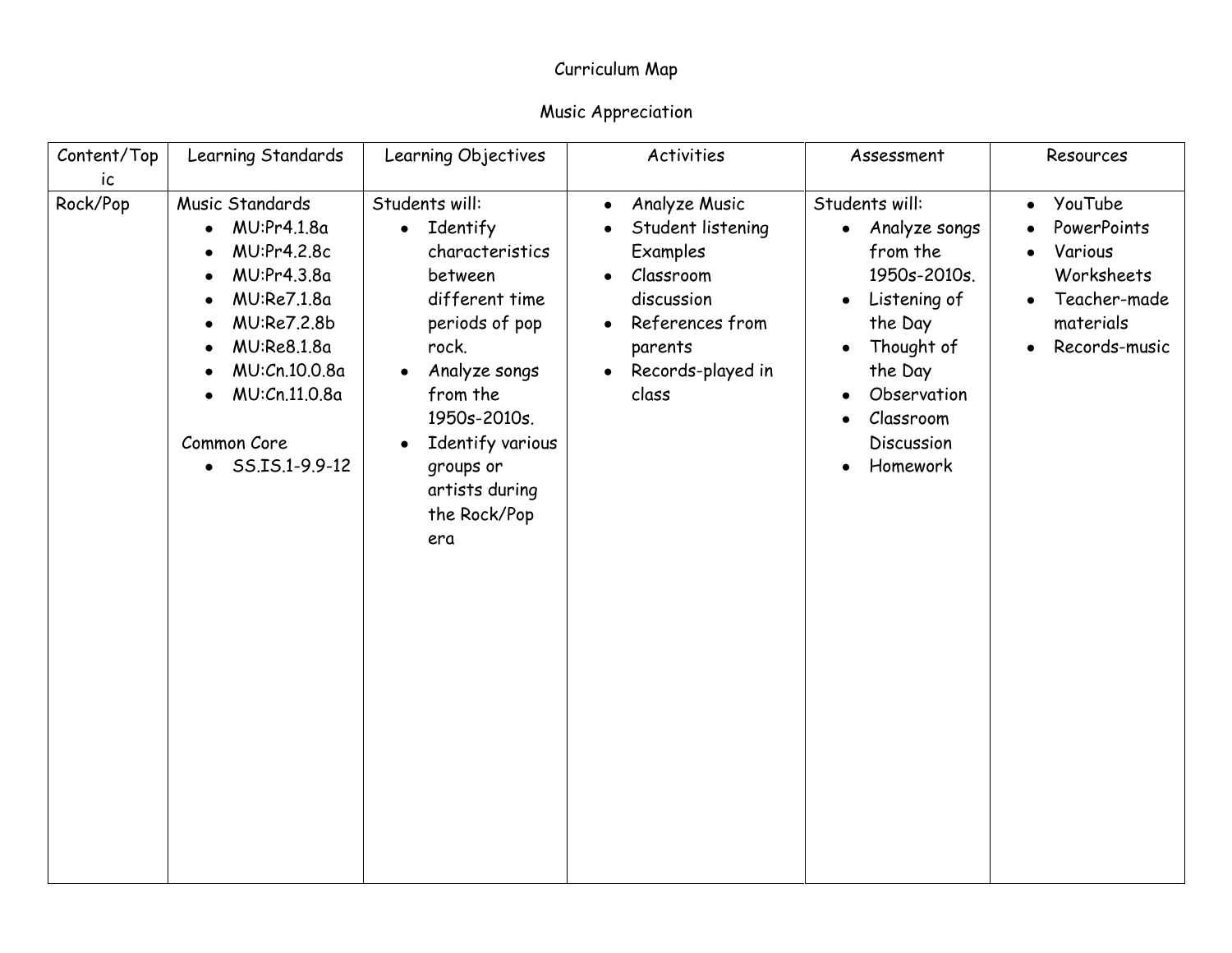| Content/Top<br>ic  | Learning Standards                                                                   | Learning Objectives                                                                                                                                                                                                                                                                                                 | Activities                                                                                                                                                                                             | Assessment                                                                                                                                              | Resources                                                                                                                                                  |
|--------------------|--------------------------------------------------------------------------------------|---------------------------------------------------------------------------------------------------------------------------------------------------------------------------------------------------------------------------------------------------------------------------------------------------------------------|--------------------------------------------------------------------------------------------------------------------------------------------------------------------------------------------------------|---------------------------------------------------------------------------------------------------------------------------------------------------------|------------------------------------------------------------------------------------------------------------------------------------------------------------|
| <b>Instruments</b> | Music Standards<br>$\bullet$ MU:Cn10.0.8a<br>Common Core<br>$\bullet$ SS.IS.1-9.9-12 | Students will:<br>Identify<br>$\bullet$<br>characteristics<br>of instruments<br>(make, sound,<br>how to play,<br>$etc.$ ).<br>Identify history<br>$\bullet$<br>and purpose of<br>instruments<br>Identify/catego<br>$\bullet$<br>rize families of<br>instruments<br>(strings, brass,<br>woodwind, and<br>percussion) | Listening of the Day<br>$\bullet$<br>Thought of the Day<br>Lecture/<br>$\bullet$<br>presentations<br>Make own<br>$\bullet$<br>instrument project<br>Guide to the<br>$\bullet$<br>Symphony<br>Orchestra | Listening of<br>$\bullet$<br>the Day<br>Thought of<br>the Day<br>Observation<br><b>Bell Ringers</b><br>Instrument<br>Project<br>Classroom<br>discussion | YouTube<br>$\bullet$<br>PowerPoints<br>Various<br>Worksheets<br>Teacher-made<br>materials<br>Rubrics<br>$\bullet$<br>Guide to the<br>symphony<br>orchestra |
|                    |                                                                                      |                                                                                                                                                                                                                                                                                                                     |                                                                                                                                                                                                        |                                                                                                                                                         |                                                                                                                                                            |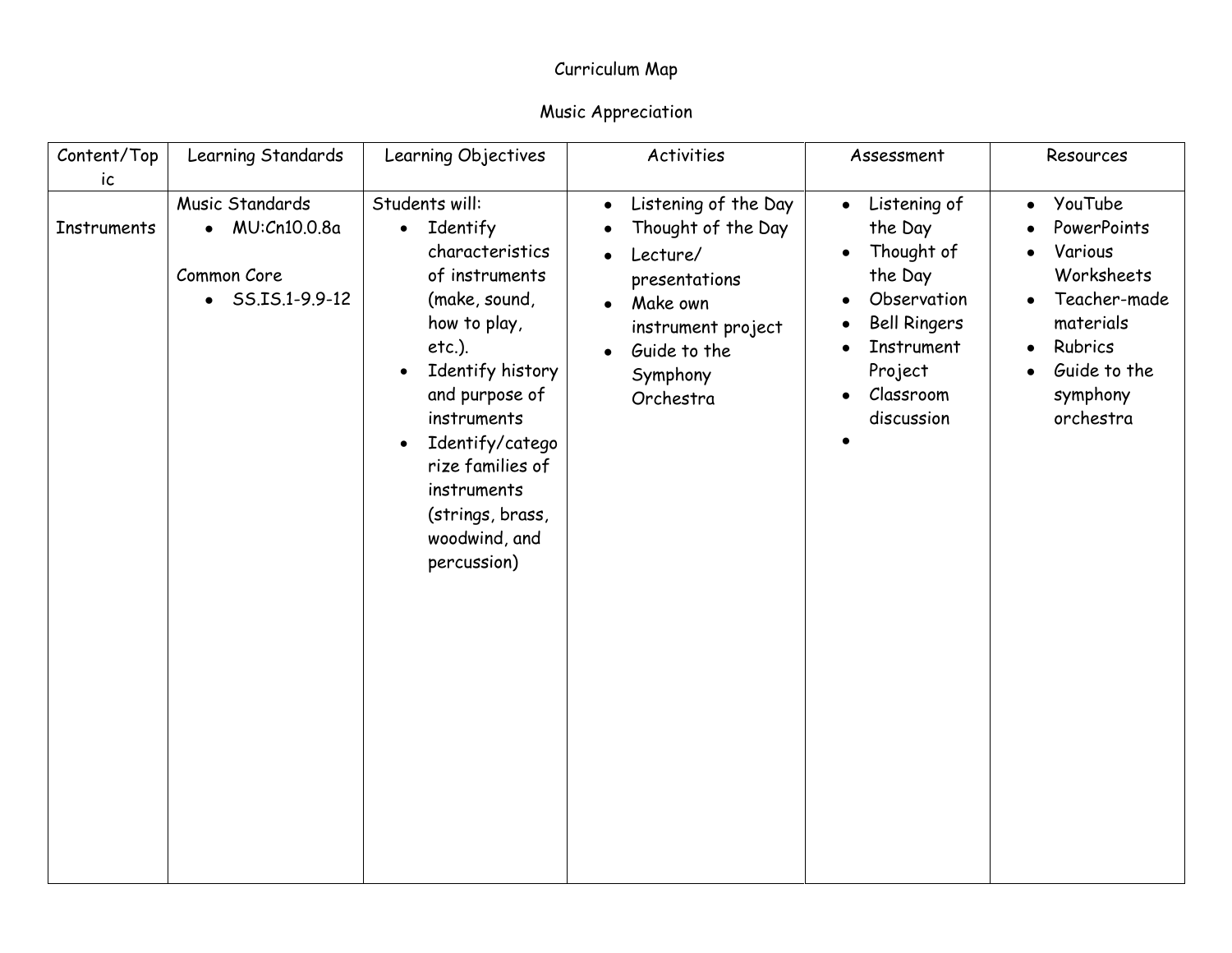| Content/Top<br>ic | Learning Standards                                                                                                                                     | Learning Objectives                                                                                                                                                                                                                                                                                                                                                                                                                                                                                                                              | Activities                                                                                                                                                                                                                                                                                                                                                                                                | Assessment                                                                                                                                               | Resources                                                                                                                                                       |
|-------------------|--------------------------------------------------------------------------------------------------------------------------------------------------------|--------------------------------------------------------------------------------------------------------------------------------------------------------------------------------------------------------------------------------------------------------------------------------------------------------------------------------------------------------------------------------------------------------------------------------------------------------------------------------------------------------------------------------------------------|-----------------------------------------------------------------------------------------------------------------------------------------------------------------------------------------------------------------------------------------------------------------------------------------------------------------------------------------------------------------------------------------------------------|----------------------------------------------------------------------------------------------------------------------------------------------------------|-----------------------------------------------------------------------------------------------------------------------------------------------------------------|
| Composers         | Music Standards<br>MU:Pr4.1.8a<br>MU:Pr4.2.8c<br>MU:Pr6.1.8b<br>MU:Re7.2.8b<br>MU:Cn10.0.8a<br>MU:Cn11.0.8a<br>Common Core<br>$\bullet$ SS.IS.1-9.9-12 | Students will:<br>Identify<br>$\bullet$<br>characteristics and<br>history of various<br>composers.<br>Identify various<br>characteristics and<br>key concepts in<br>music made by<br>composers and<br>their time period.<br>Identify<br>$\bullet$<br>instruments used in<br>compositions.<br>Identify key terms<br>and concepts of<br>musical groups and<br>types of<br>compositions.<br>Write about one<br>various composer,<br>identifying the time<br>period, name of<br>composer,<br>compositions made<br>by the composer,<br>and key facts. | Listening of the Day<br>$\bullet$<br>Thought of the Day<br>Lecture/<br>$\bullet$<br>presentations<br>Student Listening<br>$\bullet$<br>Examples<br>Paper/presentation<br>$\bullet$<br>about a composer<br>including history,<br>instruments played,<br>examples of works,<br>background<br>information, etc.<br>Rhapsody and Blue<br>mini clip-Gershwin<br>Firebird mini clip-<br>$\bullet$<br>Stravinsky | Listening of<br>$\bullet$<br>the Day<br>Thought of<br>the Day<br>Observation<br><b>Bell Ringers</b><br>Paper/presen<br>tation<br>Classroom<br>discussion | YouTube<br>$\bullet$<br>PowerPoints<br>Western Music<br><b>History Book</b><br>Various<br>Worksheets<br>Teacher-made<br>materials<br>Records-music<br>$\bullet$ |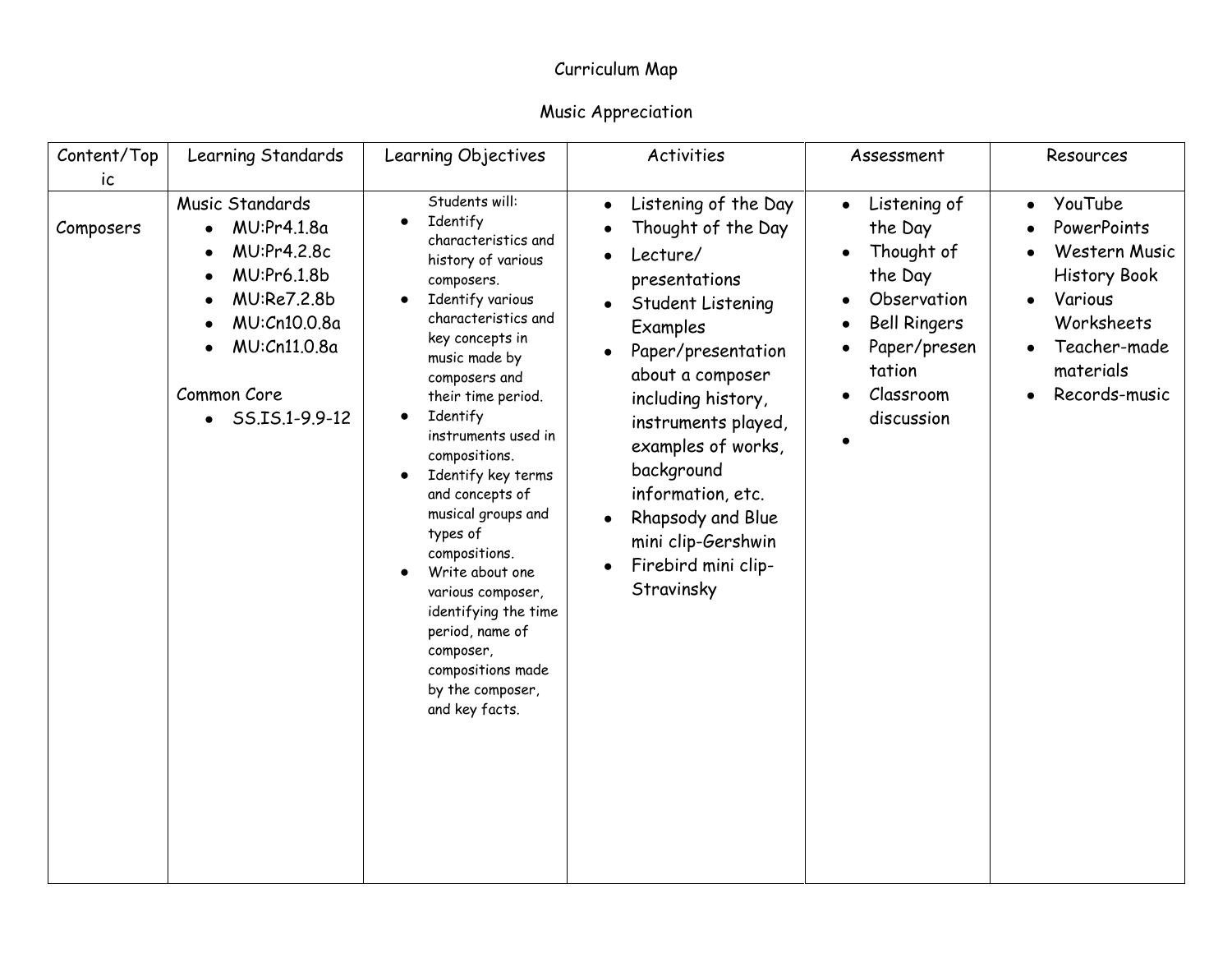| Content/Top                           | Learning Standards                                                                                                                                                                                               | Learning Objectives                                                                                                                                                                                                                                                                                                                                                                                                                                                                   | Activities                                                                                                                                                                                                                           | Assessment                                                                                                                                | Resources                                                                                                                         |
|---------------------------------------|------------------------------------------------------------------------------------------------------------------------------------------------------------------------------------------------------------------|---------------------------------------------------------------------------------------------------------------------------------------------------------------------------------------------------------------------------------------------------------------------------------------------------------------------------------------------------------------------------------------------------------------------------------------------------------------------------------------|--------------------------------------------------------------------------------------------------------------------------------------------------------------------------------------------------------------------------------------|-------------------------------------------------------------------------------------------------------------------------------------------|-----------------------------------------------------------------------------------------------------------------------------------|
| ic.<br><b>Musical Time</b><br>Periods | Music Standards<br>MU:Pr4.1.8a<br>$\bullet$<br>MU:Pr4.2.8c<br>MU:Pr4.3.8a<br>MU:Pr6.1.8b<br>MU:Re7.1.8a<br>MU:Re7.2.8b<br>MU:Re8.1.8a<br>MU:Cn10.0.8a<br>MU:Cn11.0.8a<br>Common Core<br>$\bullet$ SS.IS.1-9.9-12 | Students will:<br>Identify the 6<br>$\bullet$<br>musical time<br>periods in music.<br>Recall<br>$\bullet$<br>information about<br>each musical time<br>period allowing<br>them to compare<br>and contrast<br>various musical<br>techniques, skills,<br>instruments,<br>rules, and people<br>of each era.<br>Present<br>information about<br>a musical time<br>period to the<br>class to inform<br>them of the<br>music that took<br>place during that<br>time, as well as<br>history. | Listening of the Day<br>$\bullet$<br>Thought of the Day<br>Lecture/<br>presentations<br>Student Listening<br>$\bullet$<br>Examples<br>Paper/presentation.<br>$\bullet$<br>Various worksheets/<br>handouts<br>Instrument<br>evolution | Listening of<br>$\bullet$<br>the Day<br>Thought of<br>the Day<br>Observation<br><b>Bell Ringers</b><br>Rubrics<br>Classroom<br>discussion | YouTube<br>$\bullet$<br>PowerPoints<br>Western Music<br><b>History Book</b><br>Various<br>Worksheets<br>Teacher-made<br>materials |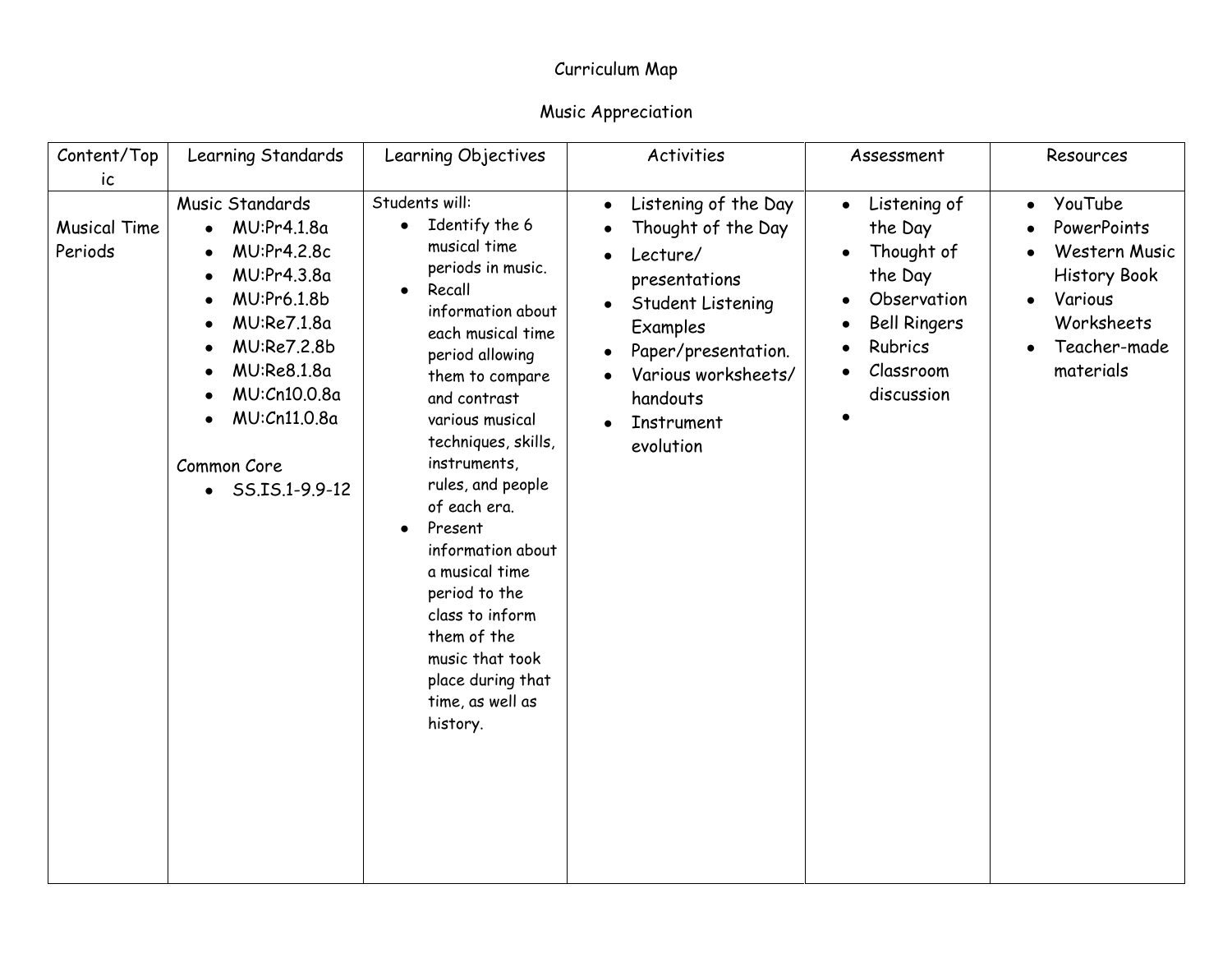| Content/Top  | Learning Standards                                                                                                                                                                                               | Learning Objectives                                                                                                                                                                                                                                                                                                                                                                                     | <b>Activities</b>                                                                                                                                                                                                                                                                                          | Assessment                                                                                                                                                                                                                                  | Resources                                                                                                  |
|--------------|------------------------------------------------------------------------------------------------------------------------------------------------------------------------------------------------------------------|---------------------------------------------------------------------------------------------------------------------------------------------------------------------------------------------------------------------------------------------------------------------------------------------------------------------------------------------------------------------------------------------------------|------------------------------------------------------------------------------------------------------------------------------------------------------------------------------------------------------------------------------------------------------------------------------------------------------------|---------------------------------------------------------------------------------------------------------------------------------------------------------------------------------------------------------------------------------------------|------------------------------------------------------------------------------------------------------------|
| ic<br>Genres | Music Standards<br>MU:Pr4.1.8a<br>$\bullet$<br>MU:Pr4.2.8c<br>MU:Pr4.3.8a<br>MU:Pr6.1.8b<br>MU:Re7.1.8a<br>MU:Re7.2.8b<br>MU:Re8.1.8a<br>MU:Cn10.0.8a<br>MU:Cn11.0.8a<br>Common Core<br>$\bullet$ SS.IS.1-9.9-12 | Students will:<br>Identify<br>$\bullet$<br>characteristics<br>from various<br>genres<br>(instrumentatio<br>n, artists,<br>history,<br>definitions,<br>etc.)<br>Analyze songs<br>from different<br>genres to<br>compare and<br>contrast key<br>concepts<br>throughout<br>different time<br>periods.<br>Present<br>$\bullet$<br>information<br>about genres<br>assigned for<br>student led<br>activities. | Listening of the Day<br>$\bullet$<br>Thought of the Day<br>Lecture/<br>$\bullet$<br>presentations<br>Student Listening<br>$\bullet$<br>Examples<br>Presentation of<br>$\bullet$<br>Genre including<br>definition, artists,<br>instrumentation,<br>listening example,<br>etc.<br>Song Analysis<br>$\bullet$ | Analyze songs<br>$\bullet$<br>from various<br>genres<br>Presentations<br>$\bullet$<br>(rubric<br>based)<br>Listening of<br>$\bullet$<br>the Day<br>Thought of<br>the Day<br>Observation<br>Classroom<br>Discussion<br>Homework<br>$\bullet$ | YouTube<br>$\bullet$<br>PowerPoints<br>Various<br>Worksheets<br>Teacher-made<br>materials<br>Records-music |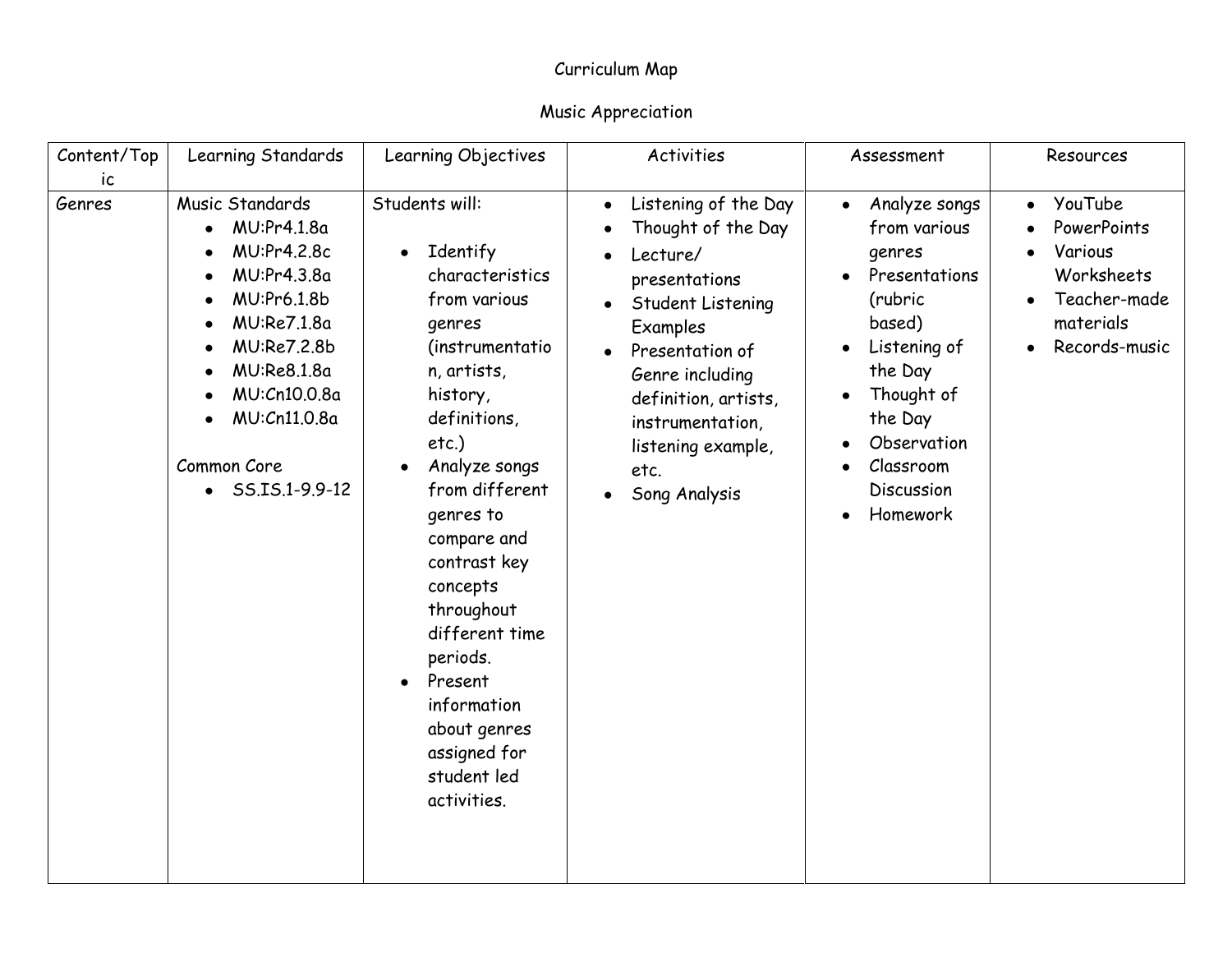| Content/Top<br>ic | Learning Standards                                                                                                                                                                                                                  | Learning Objectives                                                                                                                                                                                                                                                                                                                                                                                                                                                                                                                               | <b>Activities</b>                                                                                                                                         | Assessment                                                                                                                                                                                                  | Resources                                                                                                                                                                               |
|-------------------|-------------------------------------------------------------------------------------------------------------------------------------------------------------------------------------------------------------------------------------|---------------------------------------------------------------------------------------------------------------------------------------------------------------------------------------------------------------------------------------------------------------------------------------------------------------------------------------------------------------------------------------------------------------------------------------------------------------------------------------------------------------------------------------------------|-----------------------------------------------------------------------------------------------------------------------------------------------------------|-------------------------------------------------------------------------------------------------------------------------------------------------------------------------------------------------------------|-----------------------------------------------------------------------------------------------------------------------------------------------------------------------------------------|
| Composition       | Music Standards<br>MU:Cr1.1.8a<br>$\bullet$<br>MU:Cr2.1.8a-b<br>MU:Cr3.1.8a-b<br>MU:Cr3.2.8a<br>MU:Pr4.2.8c<br>MU:Pr5.18a<br>MU:Pr6.1.8a-b<br>MU:Re7.1.8a<br>MU:Re7.2.8a<br>MU:Cn10.0.8a<br>Common Core<br>$\bullet$ SS.IS.1-9.9-12 | Students will:<br>Identify and<br>$\bullet$<br>write the lines<br>note names of<br>the treble clef.<br>Identify and<br>$\bullet$<br>write the space<br>note names of<br>the treble clef.<br>Identify and<br>$\bullet$<br>write the lines<br>note names of<br>the bass clef.<br>Identify and<br>$\bullet$<br>write the space<br>note names of<br>the bass clef.<br>Identify and<br>$\bullet$<br>write various<br>songs using<br>notes on each<br>clef.<br>Write 8<br>$\bullet$<br>measure<br>composition<br>using musical<br>symbols and<br>notes. | Listening of the Day<br>$\bullet$<br>Thought of the Day<br>Lecture/<br>presentations<br>Create own<br>Composition<br>Name that note<br>Various Worksheets | Listening of<br>$\bullet$<br>the Day<br>Thought of<br>the Day<br>Observation<br><b>Bell Ringers</b><br>Name that<br>Note game<br>Homework<br>$\bullet$<br>Practice<br>worksheets<br>Classroom<br>discussion | YouTube<br>$\bullet$<br>PowerPoints<br>Various<br>Worksheets<br>Teacher-made<br>materials<br>Name that<br>note<br>worksheets<br>Name that<br>note<br>smartboard<br>game.<br>Staff paper |